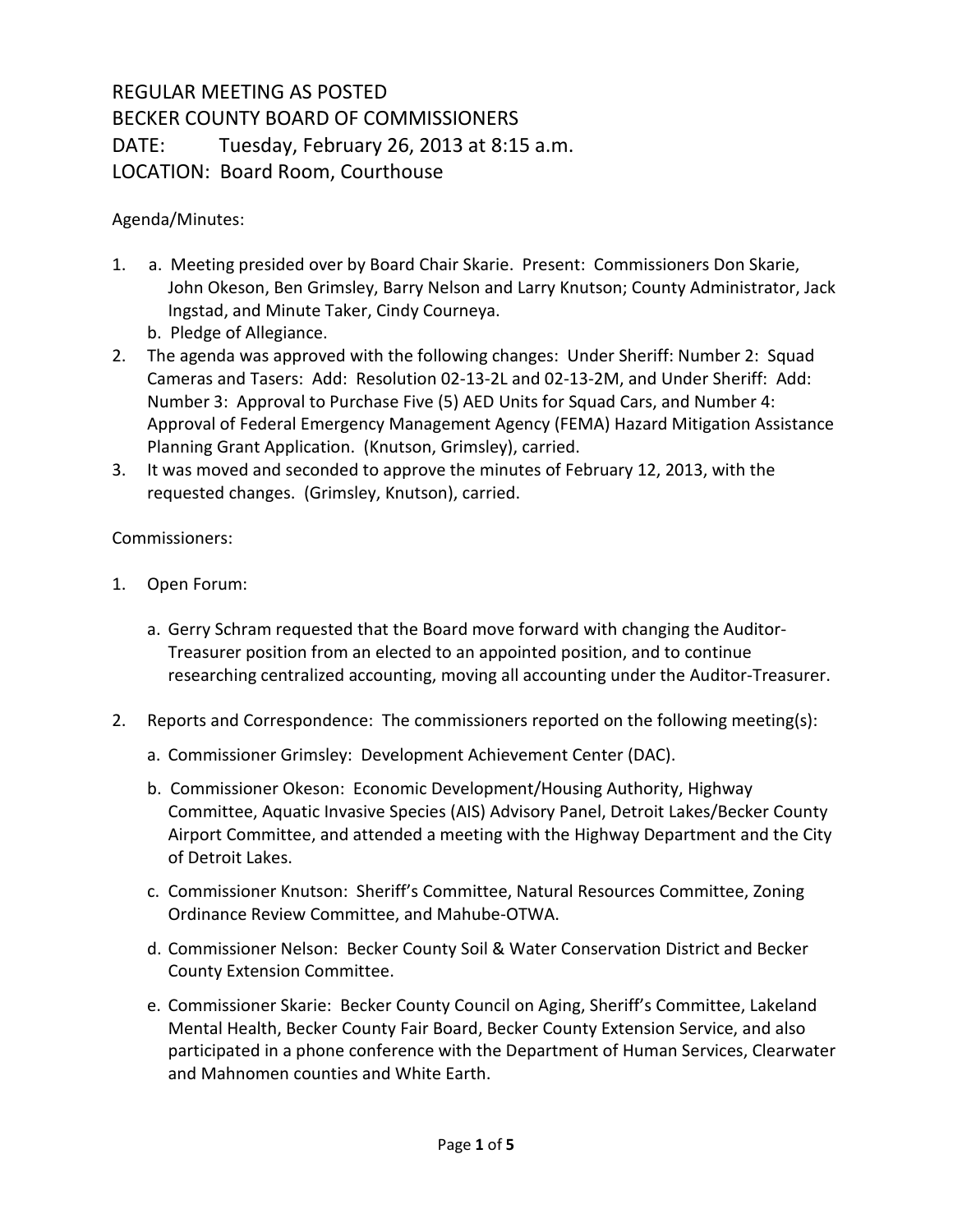3. Appointments:

It was moved and seconded to re-appoint Lee Kessler to the Board of Adjustments for District 4. (Skarie, Nelson), carried.

4. Minnesota Rural Counties Caucus (MRCC) Membership:

It was moved and seconded to approve the membership to the Minnesota Rural Counties Caucus (MRCC), at a pro-rated amount of \$1,750 for the first year. (Nelson, Knutson), carried. It was noted that the amount was initially approved at \$1,100 for the first year, however, the discount from \$2,100 to \$1,100 for first-time members did not apply as Becker County had a past membership in 1997, therefore the County's membership amount due has been pro-rated as stated.

Auditor-Treasurer: Ryan Tangen presented:

- 1. Licenses and Permits:
	- a. It was moved and seconded to approve Resolution 02-13-2F, to approve the Gambling Application for exempt permit to conduct a raffle for the Cormorant Lions Club on May 11, 2013 at the Cormorant Community Center, located at 10929 County Highway #5 in Lake Park, MN, in Cormorant Township. (Knutson, Okeson), carried.

Finance Committee: Ryan Tangen presented:

- 1. It was moved and seconded to approve the regular claims and Auditor's Warrants:
	- a. Auditor's Warrants (Tuesday Bills):
		- i. 02/13/13 in the amount of \$26,813.80
		- ii. 02/22/13 in the amount of \$748,119.23

(Grimsley, Nelson), carried.

- 2. It was moved and seconded to accept the low quote for 2013 tree planting for 130,000 seedlings, at a cost of \$6,760 from Northwoods Forestry. (Knutson, Nelson), carried.
- 3. It was moved and seconded to authorize the solicitation of quotes for system road grading. (Knutson, Nelson), carried.
- 4. It was moved and seconded to authorize the solicitation of quotes for herbicide spraying for Tansy control. (Okeson, Grimsley), carried.
- 5. It was moved and seconded to approve the purchase of four (4) computers, four (4) laptops, and four (4) monitors for the IT Department, at a cost of \$6,796, plus tax, and as presented. (Nelson, Knutson), carried.
- 6. It was moved and seconded to approve the purchase of three (3) Fujitsu fi6130z Scanners for the Human Services Finance Unit, at a cost of \$2,640, plus tax, and as presented. (Nelson, Skarie), carried.
- 7. It was moved and seconded to approve the purchase of one (1) additional license for the Champ Software used by Community Health, at a cost of \$2,037. (Okeson, Grimsley), carried.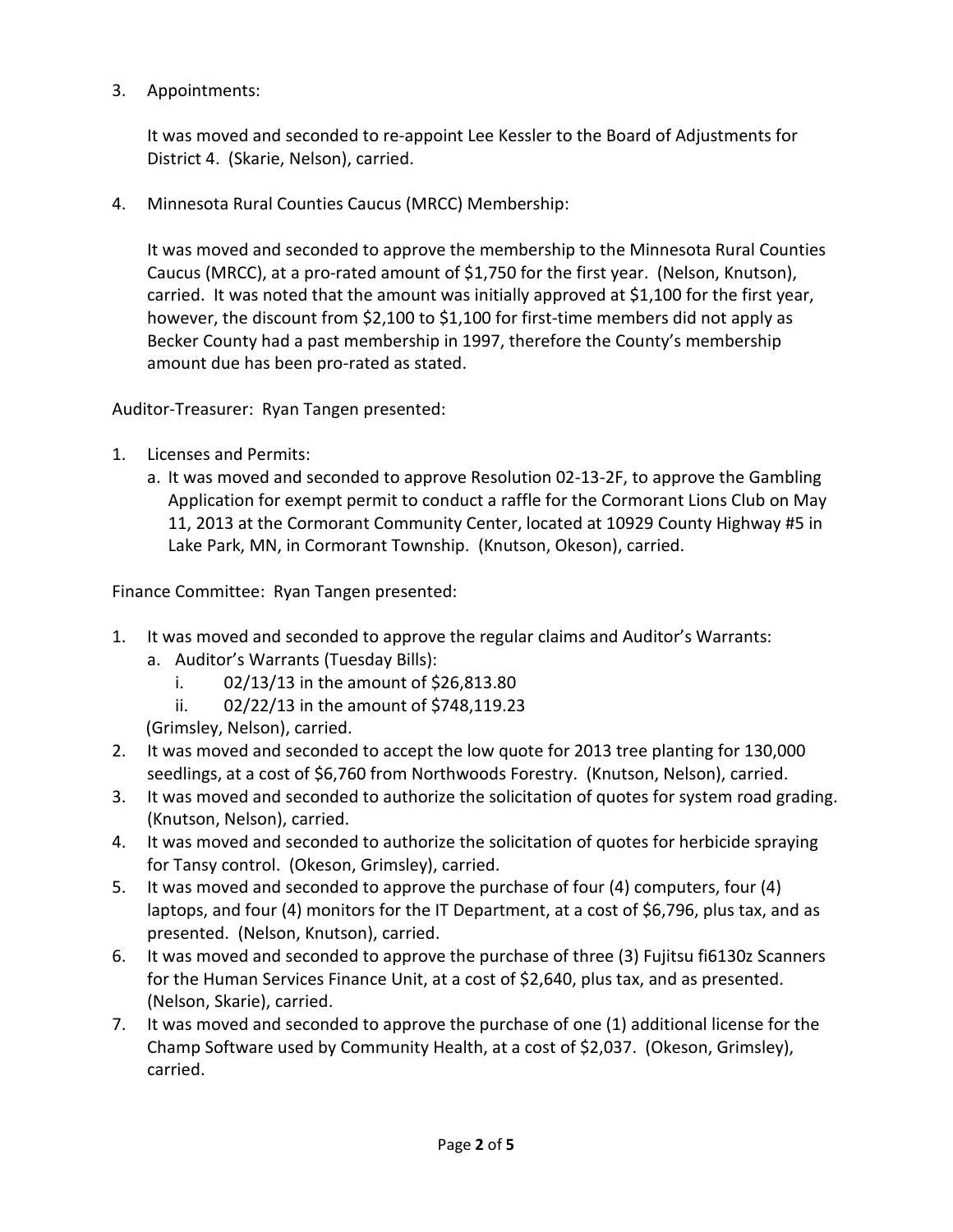Environmental Services: ES 1.0 Recycling Dumpster Purchase: Steve Skoog presented:

1. It was moved and seconded to accept the low quote of \$34,715 from Alloy Welding, to purchase twenty-eight (28) recycling dumpsters, and with the specifications outlined by the Becker County Environmental Services Director. (Knutson, Okeson), carried.

Highway: Personnel Requests: Brian Shepard presented:

- 1. It was moved and seconded to approve Resolution 02-13-2G, to hire one (1) full-time Mechanic II employee, and if the filling of this position creates a Mechanic I vacancy, to backfill as necessary. (Nelson, Okeson) carried.
- 2. It was moved and seconded to approve Resolution 02-13-2H, to hire one (1) full-time Traffic Service Technician/Maintenance Worker, and if the filling of this position creates a Highway Maintenance Worker vacancy, to backfill as necessary. (Okeson, Nelson) carried.

Northwoods Trail Reapers Snowmobile Club: 2013 Federal Equipment Grant Application Request: Resolution 02-13-2J: Rayna Tucker presented:

1. Rayna Tucker, Treasurer of the Northwoods Trail Reapers Snowmobile Club presented the club's budget and a request to support the 2013 Federal Equipment Grant Procurement Application to replace the club's 1995 LMC groomer. It was moved and seconded to approve Resolution 02-13-2J, to support the 2013 Federal Equipment Grant procurement application for the Northwoods Trail Reapers Snowmobile Club to replace the 1995 LMC Groomer with a new groomer, and with a grant request of \$74,000. (Knutson, Okeson), carried.

Human Services: Nancy Nelson presented:

- 1. It was moved and seconded to approve the agreement renewal with First Link to provide the Common Entry Point for Adult Protection, at a cost of \$2,625, and as presented. (Grimsley, Okeson), carried.
- 2. It was moved and seconded to approve Resolution 02-13-2B, to approve the Family Planning Special Project Grant Application to the Minnesota Department of Health. (Nelson, Okeson), carried.
- 3. It was moved and seconded to accept the Human Services Reports for Adult Services, Child and Family Services, Community Health, Financial Services, MCD (Mental/Chemical Dependency), and Transit. (Nelson, Grimsley), carried.
- 4. It was moved and seconded to approve the Human Services claims for Human Services, Community Health, and Transit. (Knutson, Okeson), carried.

Veteran Services: MDVA Outreach Grant: Resolution 02-13-2A: Lauri Brooke presented:

1. It was moved and seconded to approve Resolution 02-13-2A, to authorize Becker County Veterans Service Officer, Lauri Brooke, to execute the contract with the State of Minnesota, Department of Veterans Affairs, for the County Veterans Service Office Community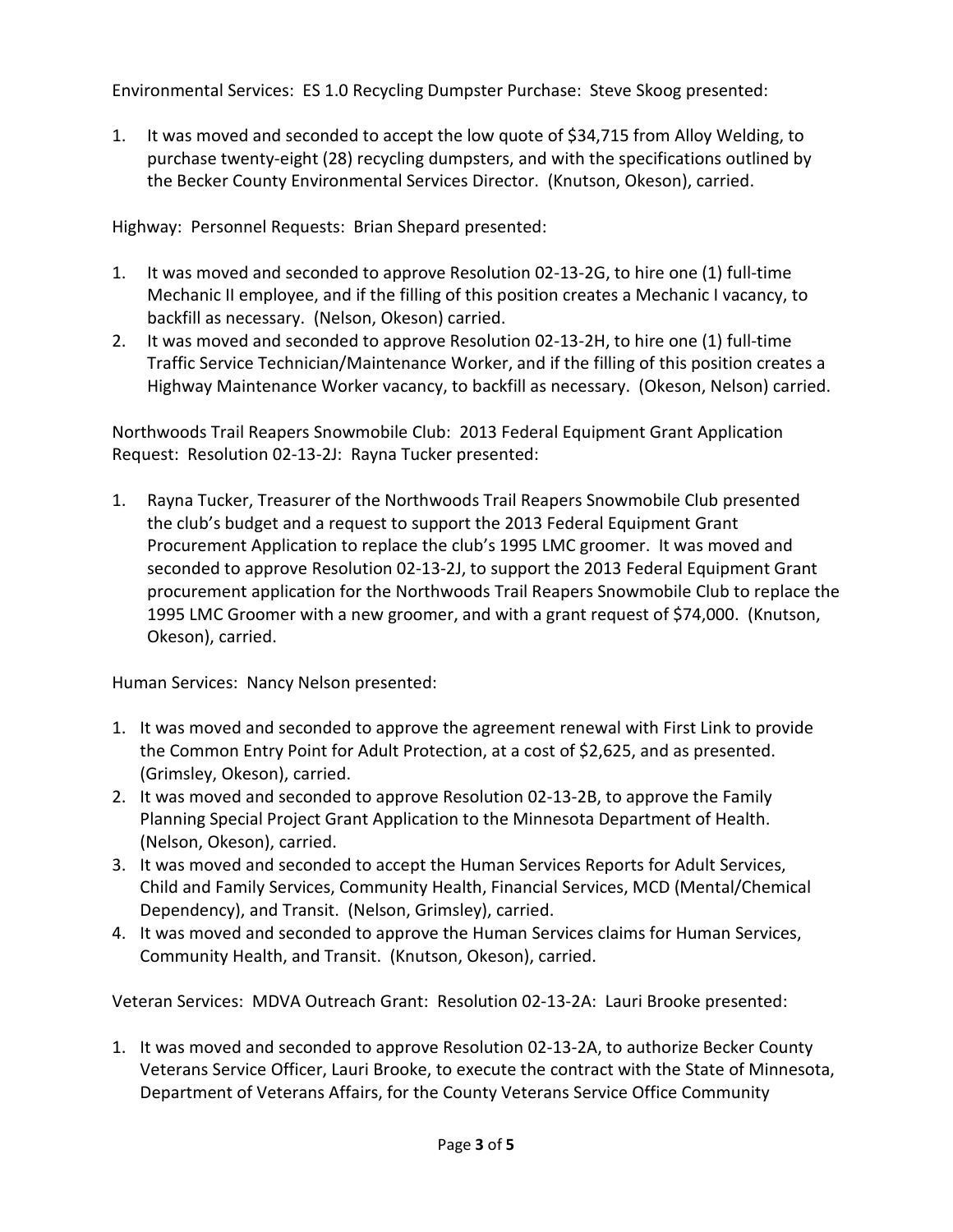Outreach Grant Program. (Okeson, Nelson), carried. It was noted that each county participating will receive funding of \$2,298 designated for community outreach.

Sheriff: Sheriff Kelly Shannon presented:

- 1. It was moved and seconded to approve Resolution 02-13-2C, to utilize the previous Investigator Applicant list to promote an internal candidate to full-time Investigator. (Nelson, Knutson), carried.
- 2. It was moved and seconded to approve Resolution 02-13-2I, to utilize the current Deputy Pool list to hire one (1) full-time Sheriff Deputy. (Knutson, Grimsley), carried.
- 3. It was moved and seconded to approve Resolution 02-13-2D, to post internally, interview, and hire one (1) full-time Correctional Officer, and to backfill as necessary, which may include one (1) part-time Correctional Officer, utilizing the Correctional Officer pool list. (Okeson, Nelson), carried.
- 4. It was moved and seconded to approve Resolution 02-13-2L, to authorize and direct the County Sheriff to purchase twelve (12) In-Squad Camera Systems, at a cost not to exceed \$85,000, with installation included. (Nelson, Knutson), carried.
- 5. It was moved and seconded to approve Resolution 02-13-2M, to authorize and direct the County Sheriff to purchase five (5) Tasers, at a cost not to exceed \$15,500. (Nelson, Okeson), carried.
- 6. It was moved and seconded to approve the purchase of five (5) AED Units for squad cars, with the cost per unit at \$995, for a total of \$4,975, with two (2) units being funded through Safety and the other three (3) covered by other budget line items in the Sheriff's budget. (Okeson, Knutson), carried.
- 7. It was moved and seconded to approve Resolution 02-13-2K, to enter into a sub-grant agreement with the Division of Homeland Security and Emergency Management, Minnesota Department of Public Safety for Hazard Mitigation Assistance Programs, and to authorize County Administrator, Jack Ingstad, to execute and sign such sub-grant agreements, and any amendments hereto as are necessary to implement the plan on behalf of Becker County. (Okeson, Nelson), carried.

Human Resources: Update on Highway Engineer Position: Nancy Grabanski presented:

1. Ms. Grabanski provided an update on the recruitment and hiring process for the County Highway Engineer position. The closing date for accepting applications was February 15, 2013 and from those applications, nine (9) candidates were chosen for the interview process. There will be a meeting on Thursday, February 28th with the hiring committee to review the salary survey.

Aquatic Invasive Species (AIS): Jack Ingstad presented:

1. Jack Ingstad, County Administrator, provided an overview and update on the AIS Coordinator position. He presented possible options including Becker County hiring an AIS Coordinator, Becker County contracting the position, sharing the position with another entity, or contracting the position with another entity. Terry Kalil, representing the AIS Advisory Panel presented an update, noting that the panel met last week and elected Neil